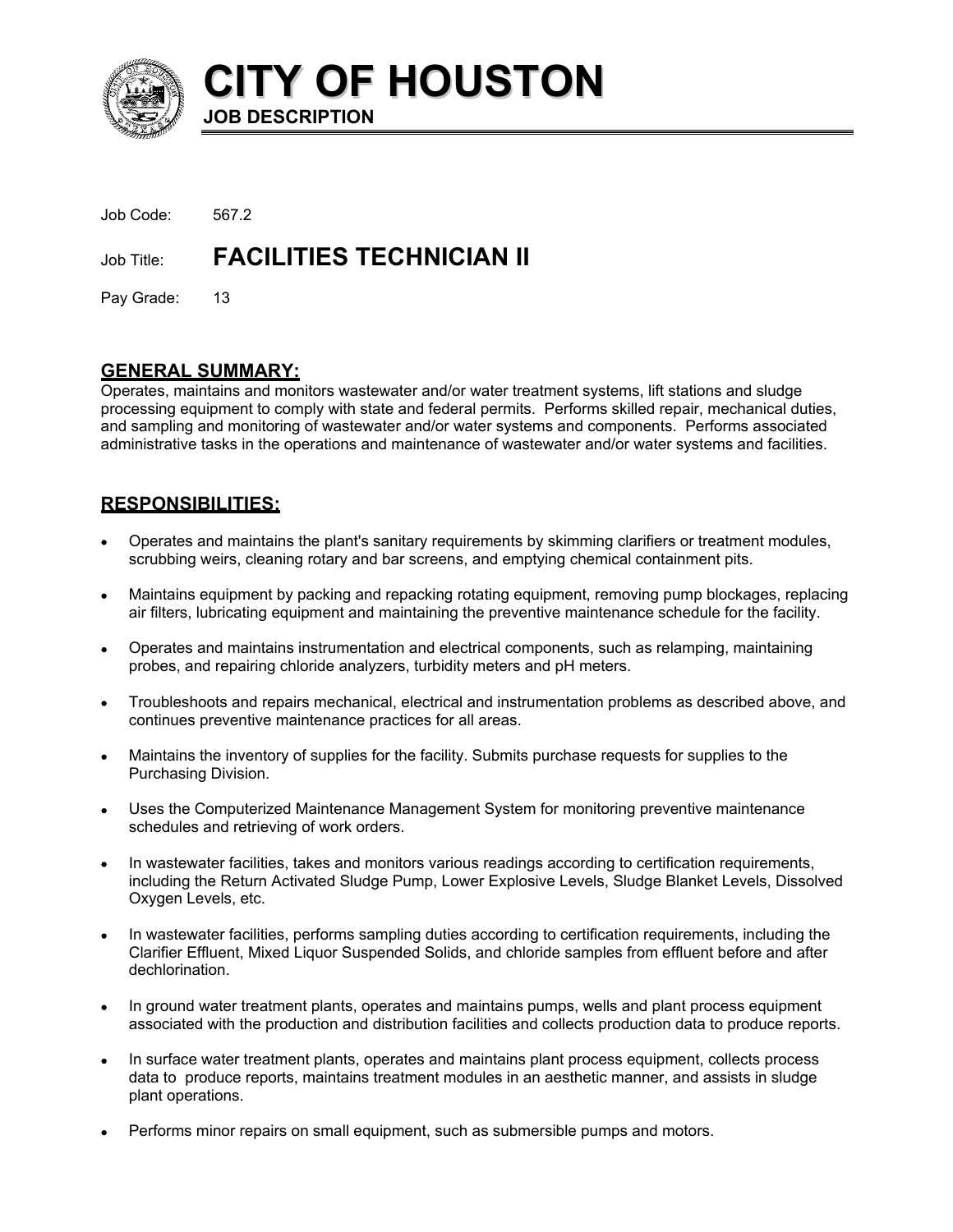# **RESPONSIBILITIES: (continued)**

- Performs electrical duties under the supervision of a licensed electrician, such as changing ballasts in fluorescent lights, changing the rotation of motors, and testing the integrity of the insulation of electric motors and circuitry.
- Repairs air leaks in the pneumatic pump control systems.
- Performs minor carpentry, plumbing and welding tasks as required.
- Provides general housekeeping for all facilities, including grounds keeping, painting equipment and facilities, and cleaning tools and equipment.

# **SPECIFICATIONS:**

## **KNOWLEDGE:**

Requires a high school diploma or a GED certificate. Requires a valid Class "A" commercial driver's license (CDL) and compliance with the City of Houston's policy on driving.

**Certification:** Requires the appropriate Class "D" operator's certification and the appropriate Class "C" operator's certification within two years from having obtained the required Class "D" certification.

### **License:** Must be able to obtain an apprentice maintenance electricians license.

## **EXPERIENCE:**

One year of operational and maintenance experience as a Facility Technician or other equivalent occupation is required.

### **COMPLEXITY:**

Work consists of fairly standard procedures and tasks where basic analytic ability is required, as in the comparison of numbers and simple facts in selecting the correct action.

#### **IMPACT OF ACTIONS:**

Errors in work cause some expense and inconvenience. Work is typically performed under moderate to limited supervision with standard operating procedures. The incumbent functions under general review and at times autonomously, with the supervisor available to answer more difficult questions.

#### **SUPERVISION EXERCISED:**

## **Direct Supervision:**

No direct report employees.

#### **Indirect Supervision:**

No indirect reports.

#### **CONTACTS:**

### **Internal Contacts:**

Level of internal contact is primarily with professionals and supervisors. Interaction involves routine information exchange and/or simple service activity requiring common courtesy; e.g., answering questions, giving directions in response to simple requests.

#### **External Contacts:**

Level of external contact is primarily with lower-level service representatives and vendors. Interaction involves routine information exchange and/or simple service activity that requires common courtesy; e.g., directing calls, and answering simple questions.

## **PHYSICAL EFFORT:**

The position involves considerable physical exertion, such as regular climbing of ladders, lifting of heavy objects (up to 80 pounds) on a highly frequent basis and/or assuming awkward positions for long periods of time.